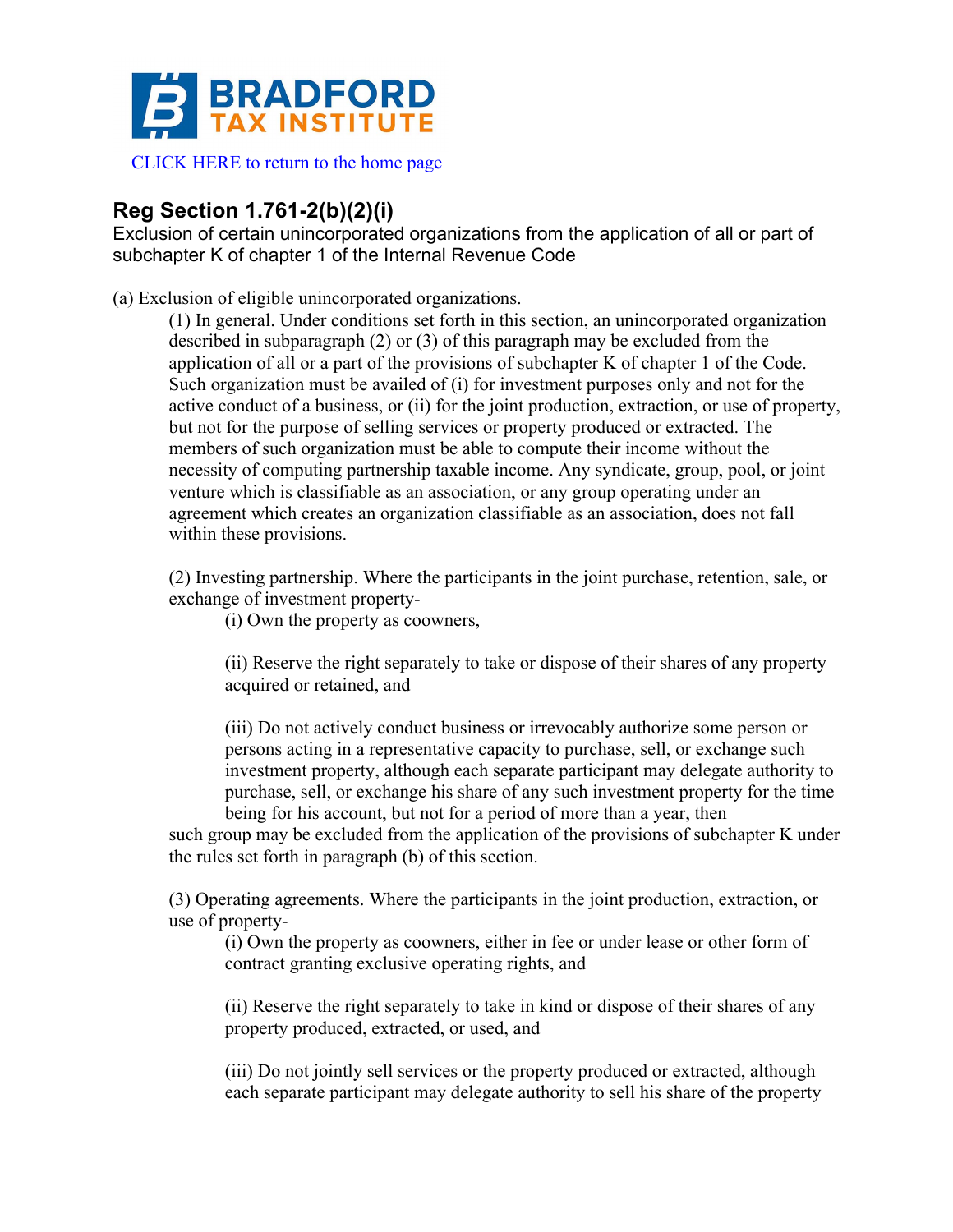produced or extracted for the time being for his account, but not for a period of time in excess of the minimum needs of the industry, and in no event for more than 1 year, then

such group may be excluded from the application of the provisions of subchapter K under the rules set forth in paragraph (b) of this section. However, the preceding sentence does not apply to any unincorporated organization one of whose principal purposes is cycling, manufacturing, or processing for persons who are not members of the organization. In addition, except as provided in paragraph  $(d)(2)(i)$  of this section, this paragraph  $(a)(3)$ does not apply to any unincorporated organization that produces natural gas under a joint operating agreement, unless all members of the unincorporated organization comply with paragraph (d) of this section.

## (b) Complete exclusion from subchapter K.

(1) Time for making election for exclusion. Any unincorporated organization described in subparagraph (1) and either (2) or (3) of paragraph (a) of this section which wishes to be excluded from all of subchapter K must make the election provided in section 761(a) not later than the time prescribed by paragraph (e) of §1.6031-1 (including extensions thereof) for filing the partnership return for the first taxable year for which exclusion from subchapter K is desired. Notwithstanding the prior sentence such organization may be deemed to have made the election in the manner prescribed in subparagraph (2)(ii) of this paragraph.

## (2) Method of making election.

(i) Except as provided in subdivision (ii) of this subparagraph, any unincorporated organization described in subparagraphs (1) and either (2) or (3) of paragraph (a) of this section which wishes to be excluded from all of subchapter K must make the election provided in section 761(a) in a statement attached to, or incorporated in, a properly executed partnership return, Form 1065, which shall contain the information required in this subdivision. Such return shall be filed with the internal revenue officer with whom a partnership return, Form 1065, would be required to be filed if no election were made. Where, for the purpose of determining such officer, it is necessary to determine the internal revenue district (or service center serving such district) in which the electing organization has its principal office or place of business, the principal office or place of business of the person filing the return shall be considered the principal office or place of business of the organization. The partnership return must be filed not later than the time prescribed by paragraph (e) of  $\S1.6031$ -1 (including extensions thereof) for filing the partnership return with respect to the first taxable year for which exclusion from subchapter K is desired. Such partnership return shall contain, in lieu of the information required by Form 1065 and by the instructions relating thereto, only the name or other identification and the address of the organization together with information on the return, or in the statement attached to the return, showing the names, addresses, and identification numbers of all the members of the organization; a statement that the organization qualifies under subparagraphs (1) and either (2) or (3) of paragraph (a) of this section; a statement that all of the members of the organization elect that it be excluded from all of subchapter K; and a statement indicating where a copy of the agreement under which the organization operates is available (or if the agreement is oral, from whom the provisions of the agreement may be obtained).